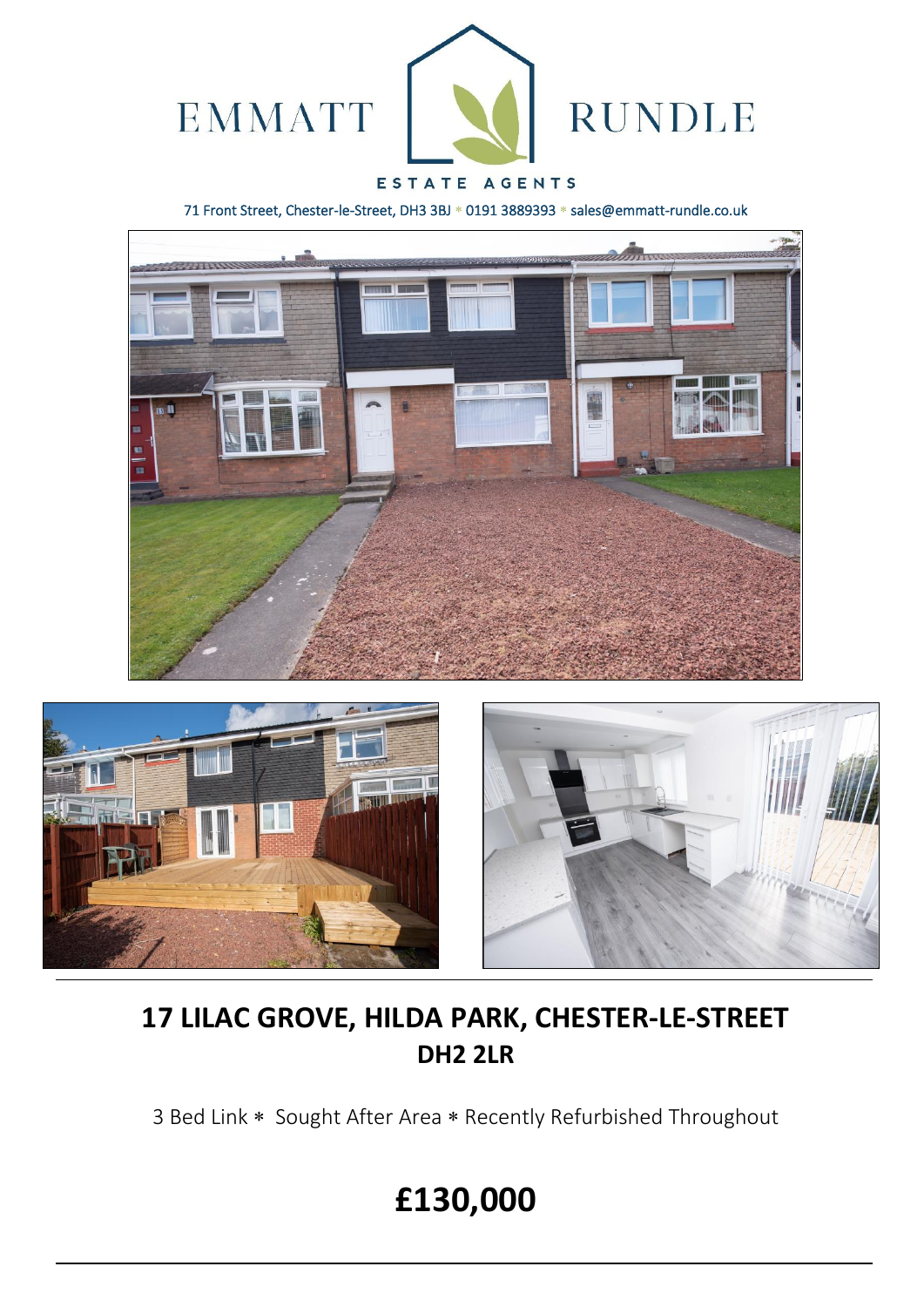### **DESCRIPTION**

A three bedroom house situated in a cul-de-sac within this sought after development. The property has been recently refurbished throughout by the vendor and is ready for occupation. There are a number of attractive features including a spacious lounge, kitchen/dining with a full range of units, integrated oven and hob and French doors to the rear garden enjoying a sunny southerly aspect, superbly appointed bathroom together with a brick-built garage. The property benefits from gas central heating system via a recently installed combination boiler, UPVC double glazing, a retiled roof and rewiring.

#### **TENURE**

Freehold

## **DIRECTIONS**

from the north end of Front Street continue over the Market Place traffic lights heading toward Birtley, at the mini roundabout turn left onto Pelaw Bank, continue up and over the bank and take the fourth street turning (ignore the smaller turnings) onto Elmway, turn second right onto Cherry Tree Road then first left onto Lilac Grove.

#### GROUND FLOOR

#### **ENTRANCE HALL ENTRANCE HALL ENTRANCE HALL**



#### LOUNGE 13'6" (4.11m) x 13' (3.96m) Feature fire, wood laminate flooring, vertical blind, radiator



#### KITCHEN/DINING ROOM

16'11" (5.16m) x 8'10" (2.69m) A range of wall & base units, single drainer sink unit with flexible mixer taps, co-ordinating granite effect work surfaces, integrated oven & hob, cooker hood, storage cupboard, downlighters, wood laminate flooring, radiator, French doors to garden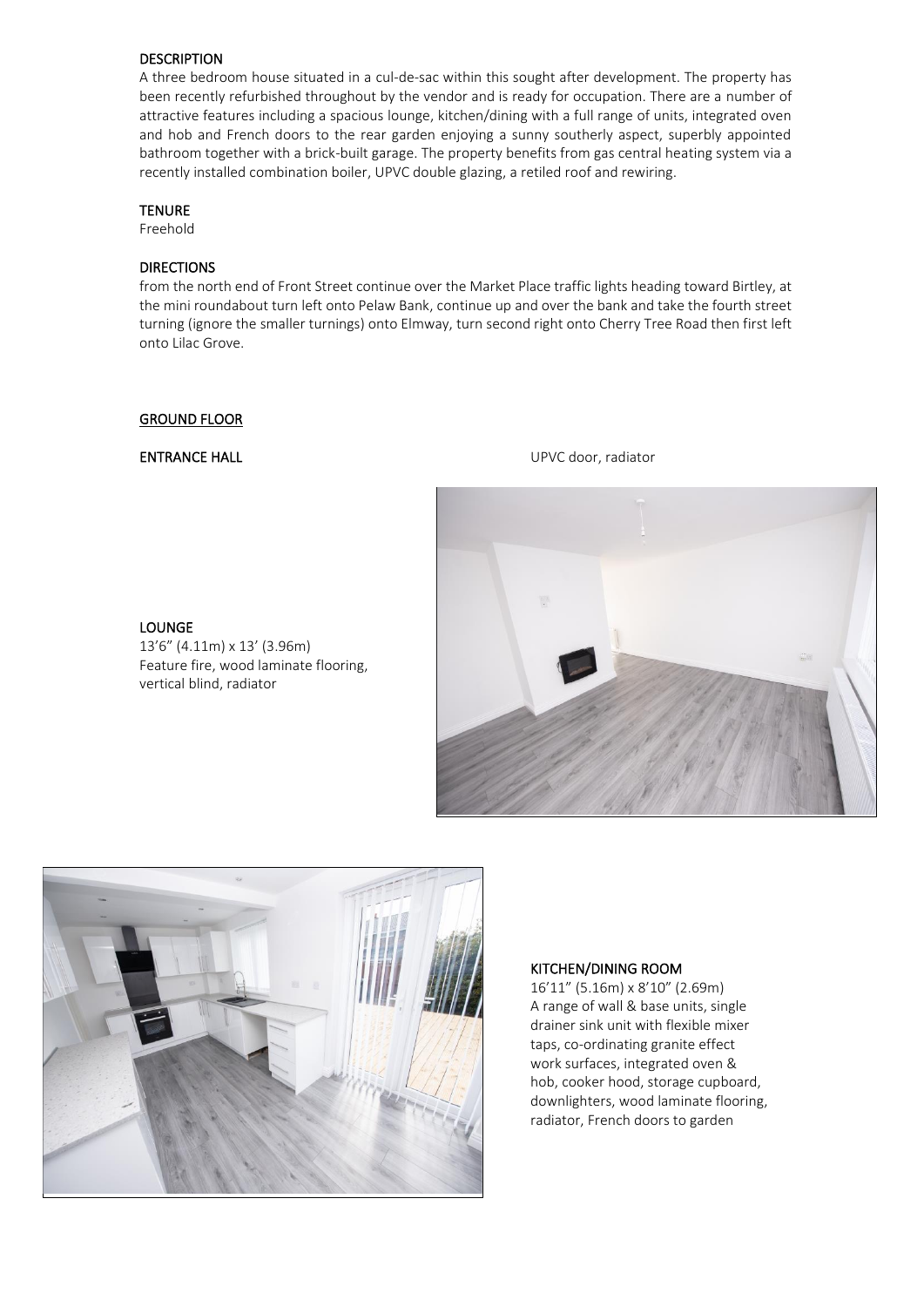# FIRST FLOOR

BEDROOM 1 12'1" (3.68m) x 10'5" (3.17m) Vertical blind, radiator





BEDROOM 2 10'5" (3.17m) x 9' (2.74m) Storage cupboard, vertical blind, radiator

BEDROOM 3 9'1" (2.77m) x 6'2" (1.88m) Vertical blind, radiator





#### BATHROOM/WC

Suite in white, chrome combination shower with rainfall fitting over bath, shower screen, handbasin in vanity unit, decorative tiled walls & flooring, UPVC ceiling with downlighters, extractor fan, radiator